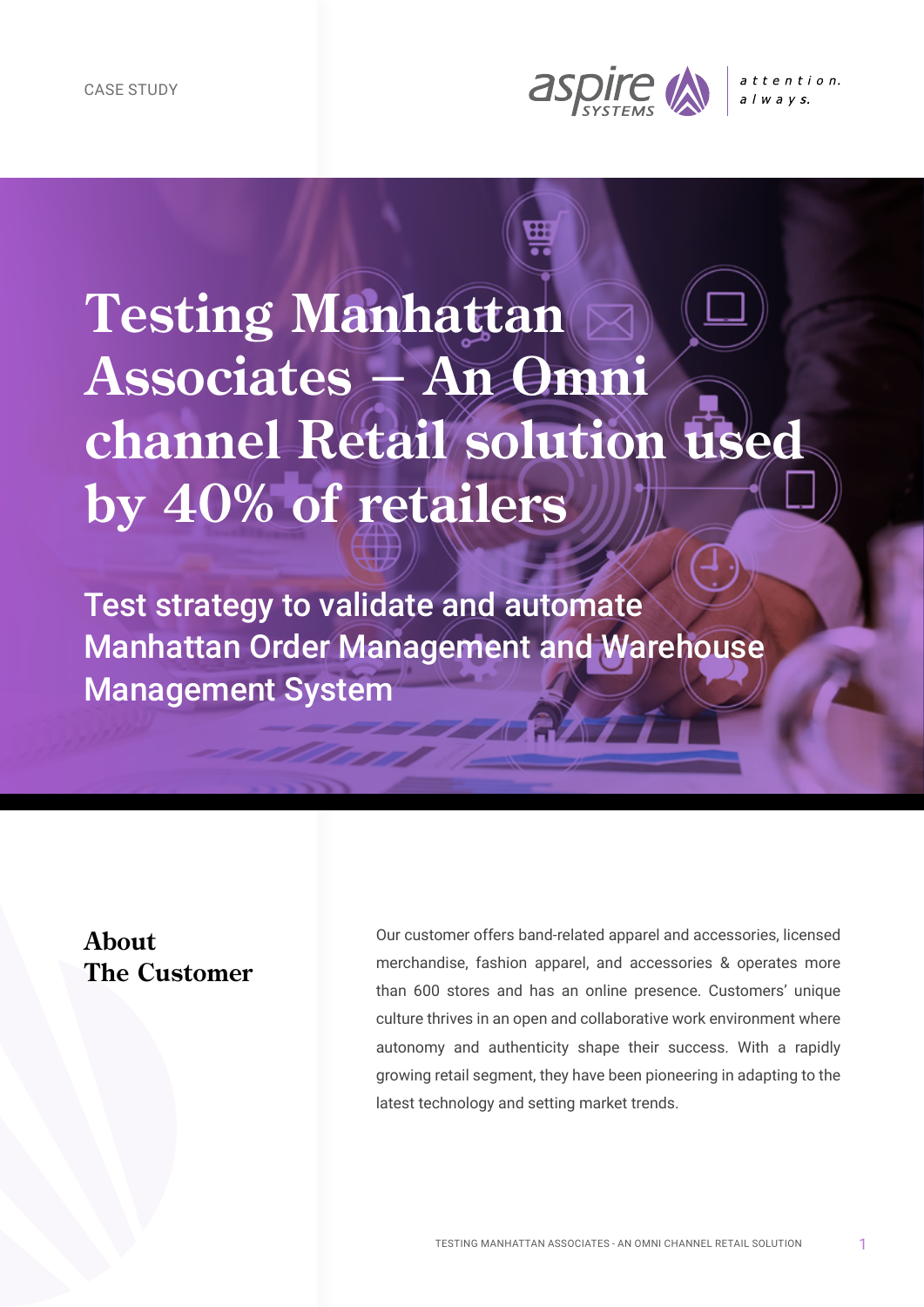

### **Challenges:**

- *• Absence of a definitive test strategy*
- *• Automating EOM and WMS process for regression cases*
- *• Validation of external application that communicates to EOM and WMS systems for the correctness of data processed through the system*
- *• Optimizing test cases for end- to-end testing in different systems like ReSA, Oracle RMS , Demandware and third party logistics*
- *• Building overall test suite that can handle requests from E-Com to WMS and run autonomously*
- *• High defect leakage due to multiple point validation*

# **The Need**

The customer required a test strategy that would pertain to quality check their Manhattan Order Management System and Warehouse Management System. This involved a lot of interference to be validated along with internal functional validation. The customer faced challenges around validating the functionality as well as other systems simultaneously.



TESTING MANHATTAN ASSOCIATES - AN OMNI CHANNEL RETAIL SOLUTION 2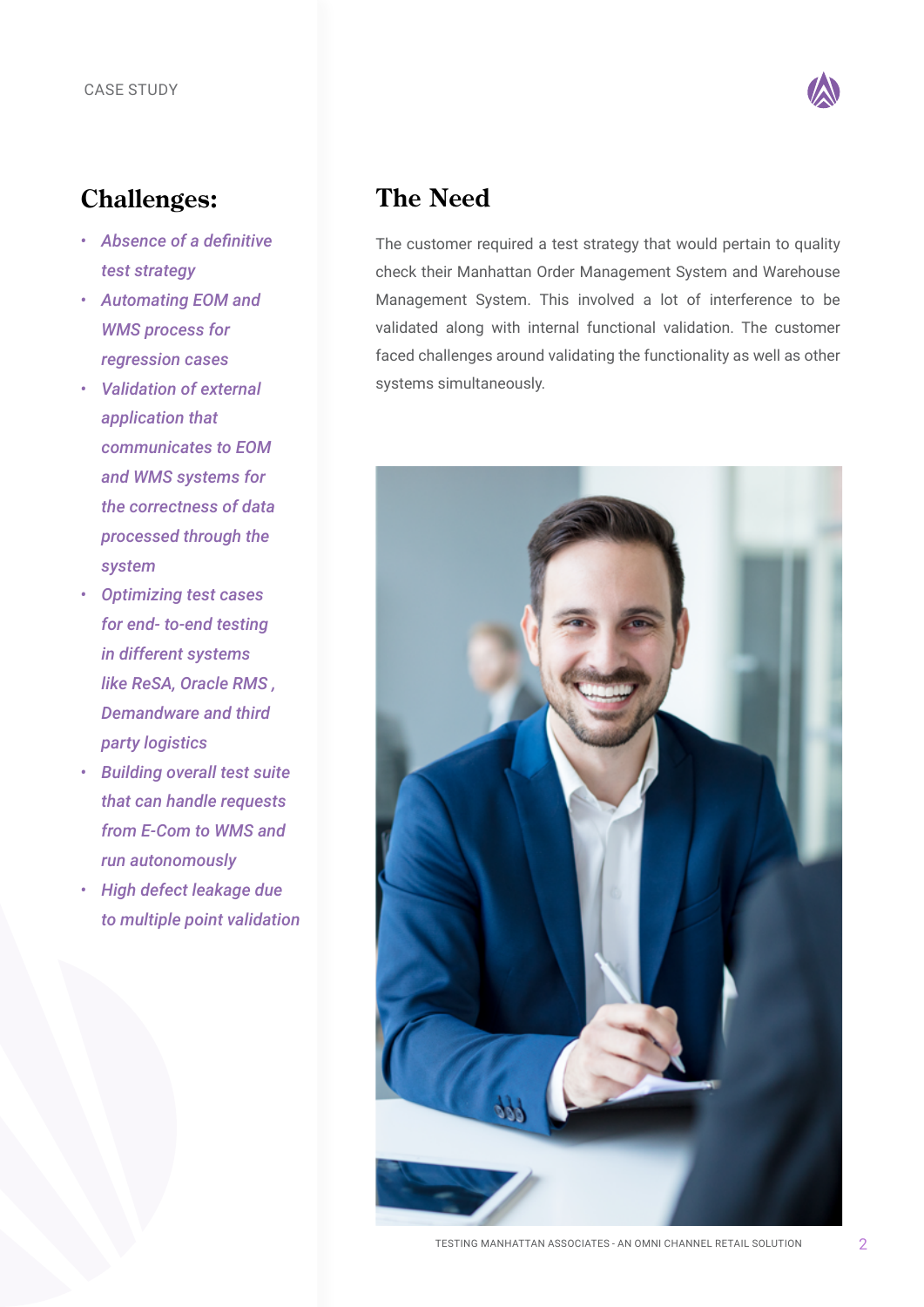

#### **Solution:**

- *• Implementation of Hyper Testing strategy for wholesome quality excellence*
- *• Shift-Left approach was practiced*
- *• Automation of regression suite of Manhattan EOM and WMS using Tricents TOSCA*

### **Results:**

- *• 360˚ view of the application being tested*
- *• Optimized resource planning where functional testing was handled by manual team and regression by the automation test team*
- *• Reduction in the regression execution by 80% and increase in test coverage*
- *• External system validation was performed at an improved scale*
- *• Able to maintain 80% automation of Manhattan EOM and WMS systems*

## **Aspire's Solution**

Aspire detailed out a cohesive test strategy based on the customers' requirement that solved the existing challenges and also helped the customer save 40% of their spend. Quality being the core priority, the customer was backed by Aspire's quality assurance experts who accomplished providing extensive test coverage and defined test strategy

After careful understanding of the existing system by Aspire Test Consultants, Hyper Testing was suggested as a test strategy to be applied and worked on. As a part of the strategy, the aim was to unite all the applications to work as a single unit rather than work in silos. It is an agile and unified approach towards designing and executing a test strategy that covers end-to-end testing of EOM and WMS layers as well as their associated systems.

- *•* Initially, test consultants worked on understanding the business objectives and curating a test plan that would comprise extensive testing with the help of both manual and test automation engineers
- *•* Shift-Left approach was practiced that ensured all functionalities of the applications are being tested as a priority and automation of it was worked in parallel
- *•* A process that could work as a part of regression scenario was identified and validated, which further was moved to automating it.
- *•* Functional validation of Manhattan EOM and WMS of generating an order request , creating a oLPN , picking , packing and shipping
- *•* Automating the above scenarios using Tricnets TOSCA so that 80% of regression test cases are covered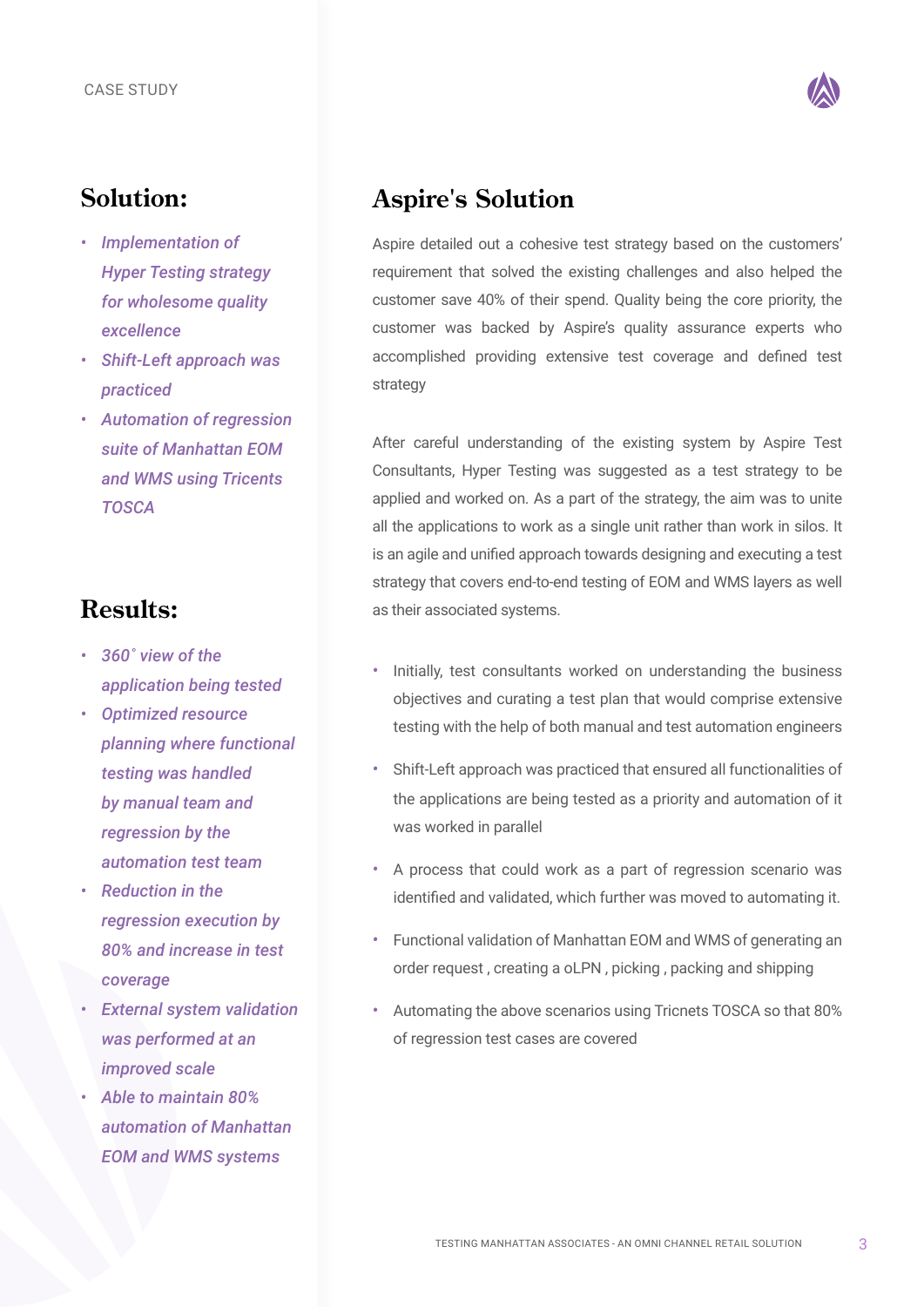

- *•* By using Hyper Testing , manual testers focused more on functional changes and risk mitigation whereas the automation team focused more on building an entire autonomous regression suite
- *•* Order processing through across different systems like ReSA , Demandware and Third party vendors for delivery was made more comprehensive
- *•* By having a holistic approach to the entire application, Aspire enabled the customer to identify unexplored areas of impact and prioritize their IT business strategy

# **Technology Snapshot**



- » Tricentis TOSCA » Oracle Test » JIRA
	- Management